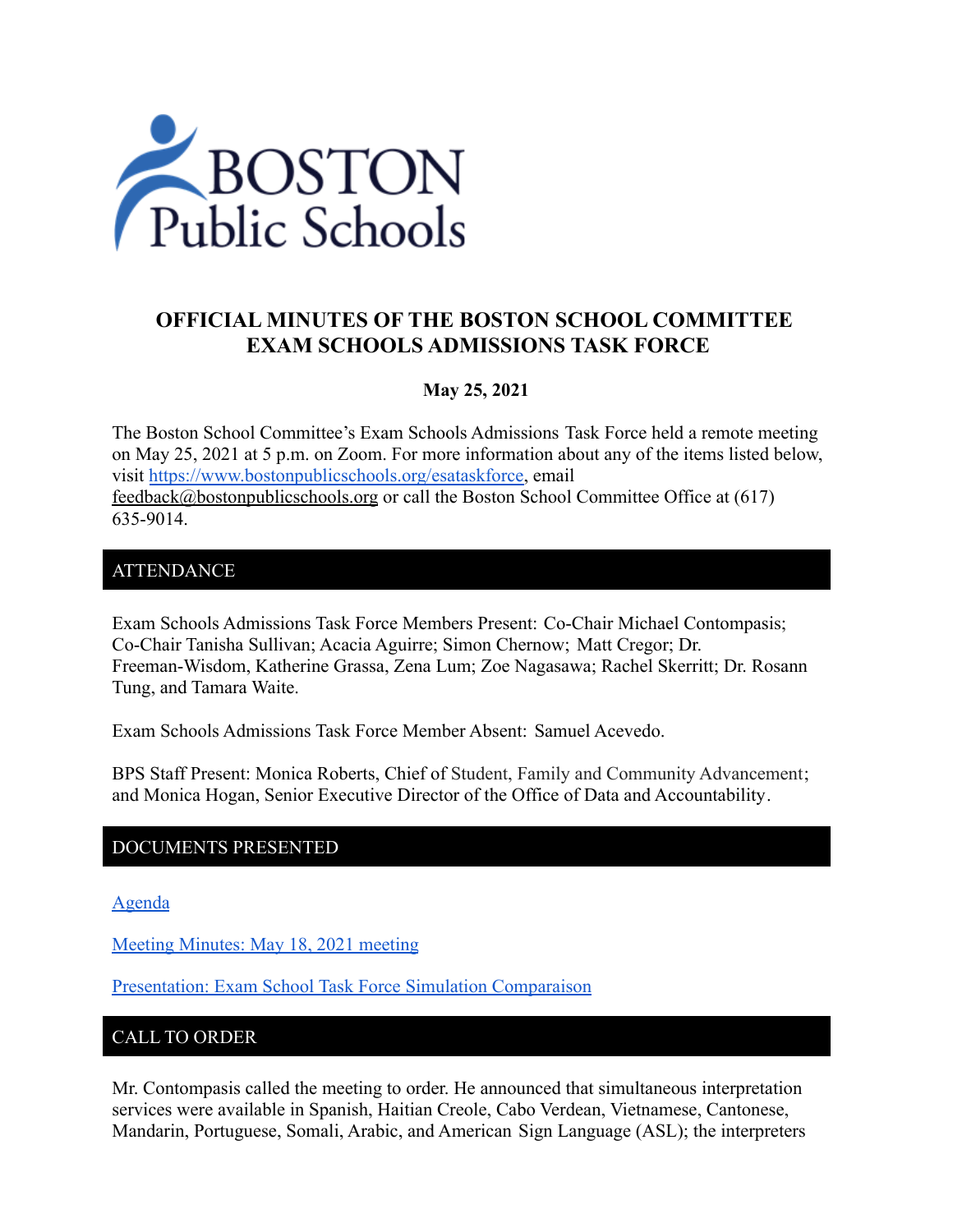#### **Exam Schools Admissions Task Force Remote Meeting Zoom** *May 25, 2021*

introduced themselves and gave instructions in their native language on how to access simultaneous interpretation by changing the Zoom channel.

Ms. Parvex called the roll. Mr. Acevedo was absent. Ms. Aguirre, Mr. Chernow, and Dr. Freeman-Wisdom arrived after roll call.

### APPROVAL OF MEETING MINUTES: MAY 18, 2021

*Approved –* The Task Force unanimously approved the minutes of the May 18, 2021 Exam Schools Admissions Task Force meeting.

#### DISCUSSION

The Co-Chairs started by confirming that there were no pending data requests and the members moved to the discussion about simulations and other possible criteria and mechanisms for exam school admissions.

Ms. Lum summarized her suggestions from the Friday, May 21st meeting; to look at grades other than math and ELA, and use census tract, instead of zip codes. She also said she would be interested in seeing the impact if they did top 20% by census tract or by tiers, and how that would compare to the top 20%, by school. She would suggest a lottery for the rest of the 80%.

Ms. Grassa, referring back to Mr. Contompasis' suggestions, said there was an issue with 5th grade grading in the Boston Public Schools (BPS), and that this negatively impacted BPS students.

Ms. Skerritt reiterated that it would be helpful to look at the Chicago model and see how it could work in the Boston context. Mr. Cregor reminded the members that while the Chicago model had been structured and studied, he wasn't sure that it's been vetted via a legal challenge.

The members talked about the suggestion of giving students points if they came from schools with a verified poverty level of 50% or above and how it would address the socio-economic diversity factor. They talked about how that would be addressed for charter, private, and parochials students, if they couldn't get the information from individual families. Mr. Cregor said that if they were to maintain any geographic or neighborhood distribution, they should move from a zip code plan to a census tract plan. Mr. Contompasis added the possibility of combining census tracts. The members talked about the issues with the zip codes and how it negatively impacts families that live in a zip code, but fall below the median income for that zip code.

Ms. Hogan explained how the schools determine which students are economically disadvantaged. She said that BPS gets the information from the MA Department of Education (DESE) and only for students that are enrolled in BPS.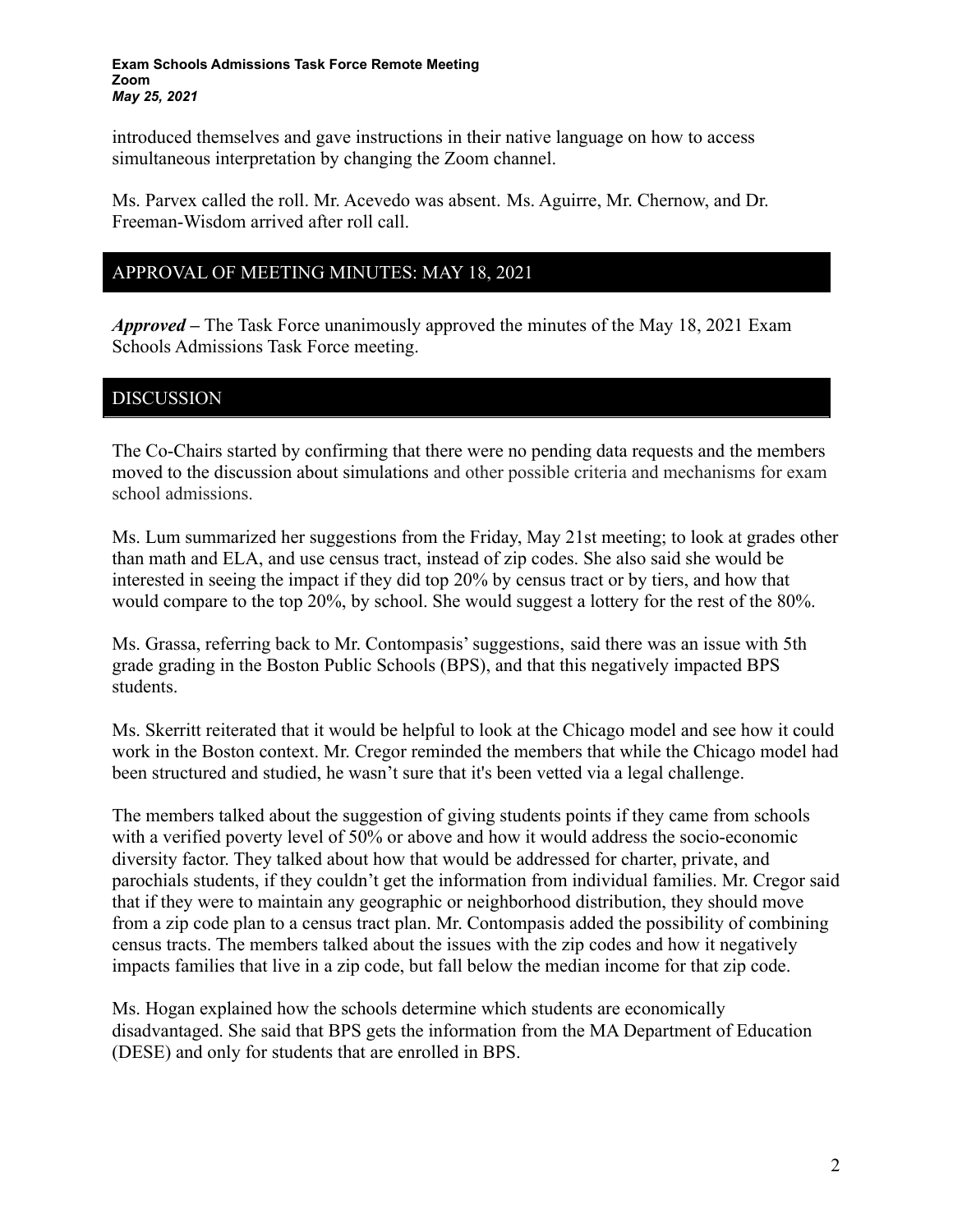#### **Exam Schools Admissions Task Force Remote Meeting Zoom** *May 25, 2021*

Ms. Skerritt talked about the possibility of using more tiers. She said she understood it as the Chicago model took every census tract and assigned it to one of four tiers, so even though you may not qualify for some of the state assistance, you could be in a very different place from an economic situation in terms of your resources to someone who was at the top tier in the city for income. She also said she thought that larger pools, with more similarly situated students, would be ideal, as the problem with the current zip code policy was that it took students with very different economic situations and put them in competition with one another.

Ms. Sullivan said it was important to think about neighborhood diversity and, in order to move forward as a city, they needed to break down the neighborhood silos and the neighborhood isolation that exists. She wondered if the district had an algorithm or that could be created to use geocodes or census tract. Ms. Hogan said her team created the census tract tier map based on the Chicago model. She suggested that members also visit the [San Antonio Independent School](https://www.saisd.net/page/innovation-socioeconomicblocks) [District's Website](https://www.saisd.net/page/innovation-socioeconomicblocks), as they followed a similar process.

Ms. Nagasawa suggested using the census tract information for 5th through 8th grade students, instead of all school aged children. She also thought they should try with more than four tiers, as that might create more neighborhood diversity in terms of what the tiers look like. Mr. Contompasis wondered if it would be possible for the district to identify students based on the socio-economic criteria that Chicago uses. Mr. Cregor was of the opinion that using only four tiers wouldn't create a geographic representation and he thought the census tract could be combined, as he thought the zip code plan was not nuanced enough. He said they should try splitting the city into eight tiers and see if it would increase the neighborhood diversity. Ms. Skerritt added that they should model it at four and eight tiers to see the comparison. She also talked about how to figure out if families were in the wrong socioeconomic pool.

Ms. Lum asked if they could look at the overall Grade Point Average (GPA) and then weigh math and ELA. She also asked if they could, as a secondary filter, look at the schools themselves and add the points for those coming from high poverty level schools, regardless of the tier they resided in.

Ms. Hogan presented a slide from a data request that showed a comparison of the SY20-21 actual invitations, an October 2020 simulation based on the working groups proposal, and SY21-22 actual invitations, by race, zip code and economically disadvantaged status. Ms. Hogan explained how they would run the simulations and the decisions the Task Force members would have to take in order to run the simulations.

The members discussed the simulation request for Friday based on the suggestions from the Task Force members. Ms. Lum added to her proposal of doing a two-round lottery system; in the first round, applicants who win the lottery would have to reply and have to make their choice by a certain date. The unoccupied seats would go back into the pool, and there would be a second round lottery for those additional seats to be awarded.

Mr. Contompasis explained how the waitlists for exam schools worked and said the schools assume there will be students not accepting seats and those seats are built into their numbers of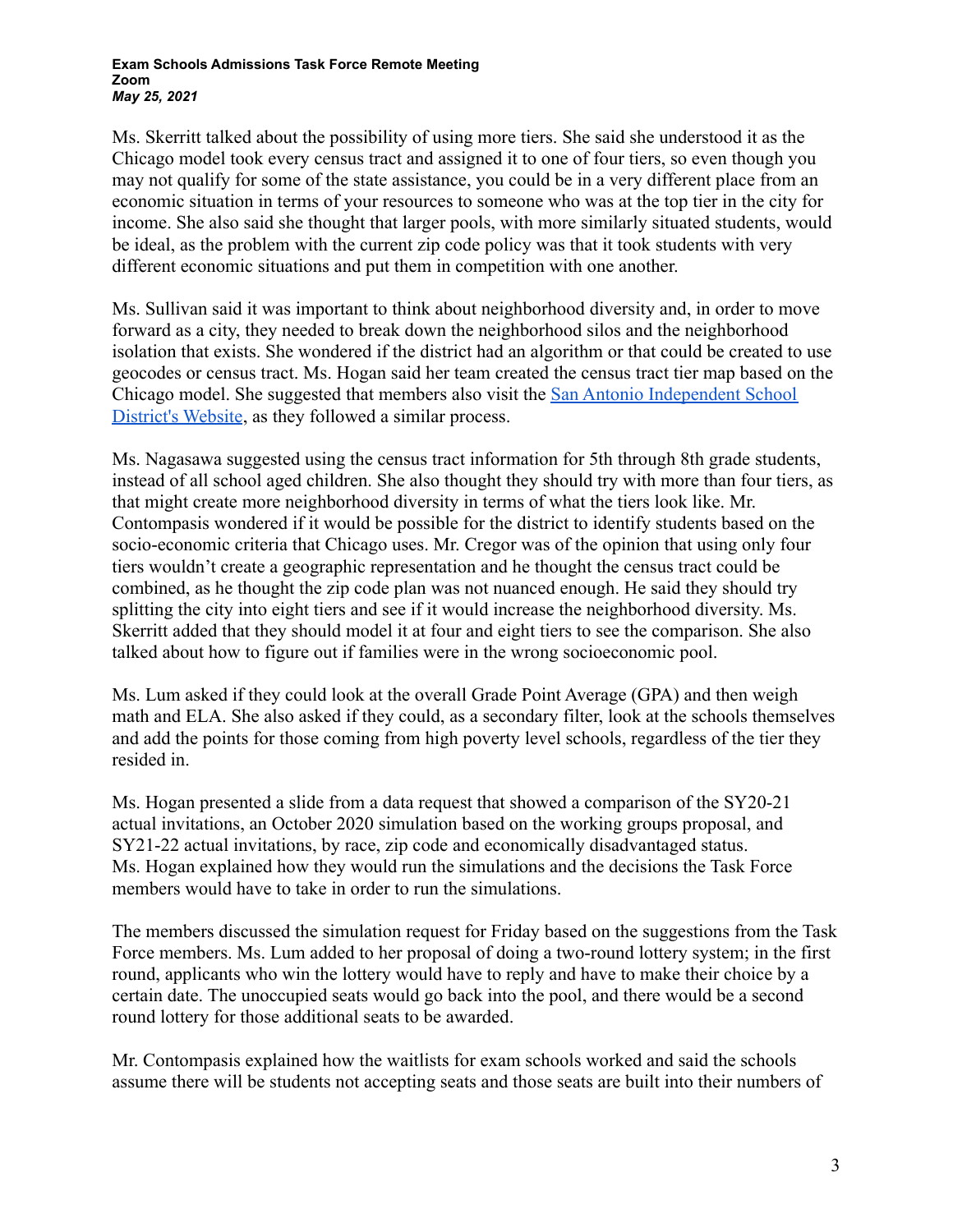invitations. He also said that the focus of the discussion should be how they modify the 80% seats and not make any change to the 20% of seats. Ms. Aguirre asked who would be part of the lottery pool, and she agreed with Mr. Contompasis to leave the 20% as it was now.

Dr.. Freeman-Wisdom said they needed to be aware that the GPA varies by program. She also said it felt like they were building a house from the top down, and they were not talking about the foundation. She said for her, it was a problem when 6th and 7th grade BPS students didn't have the skills and didn't get exam school seats. She also said she thought there should be a test, not because she wanted to exclude students, but to put pressure on the city to help the young people to perform.

Ms. Grassa added that if they were going to use solely GPA, it would put an enormous amount of pressure on the grade 5th grade teachers since most of the students only have one 5th grade teacher, versus middle school when they have multiple teachers. Ms. Aguirre added that the working group used GPA last year for the interim plan as those grades were not influenced by the fact that teachers or families knew they were going to be used, which wouldn't be the case now.

## GENERAL PUBLIC COMMENT

- Boston City Councilor Ricardo Arroyo, Hyde Park resident, testified in support of the work of the Task Force.
- Magdalena Hernandez, West Roxbury resident, Boston Latin School (BLS) alum and parent, testified in favor of using an assessment as part of the admission process.
- Steve Yang, West Roxbury resident, parent, testified about the negative impact of an admissions policy in the City of Boston.
- Stephanie Shapiro Berkson, South End resident, BPS parent, testified in favor of the interim admissions policy and encouraged the Task Force to explore geocodes.

# CLOSING COMMENTS

Ms. Sullivan responded to a petition led by Mr. Steven Yang, "*Petition to Keep An Objective Exam and Reconstitute The Exam School Admissions Task Force*". She said that with the racial awakening that was happening across the country, she could not allow for the National Association for the Advancement of Colored People (NAACP), the oldest civil rights organization in the United States of America with the mission specifically to address racial discrimination and inequity, to be attacked. She said there was no organization in the country that had done more to create opportunities for all people, and to ensure that the promises of the Constitution of the United States are delivered to all people, than the NAACP. She finished by asking people to respect and honor the work and the legacy of institutions like the NAACP and not attempt to tarnish that legacy because people are personally unhappy with decisions that may have been made.

Ms. Contompasis asked Ms. Parvex to please send the petition to all the Task Force members.